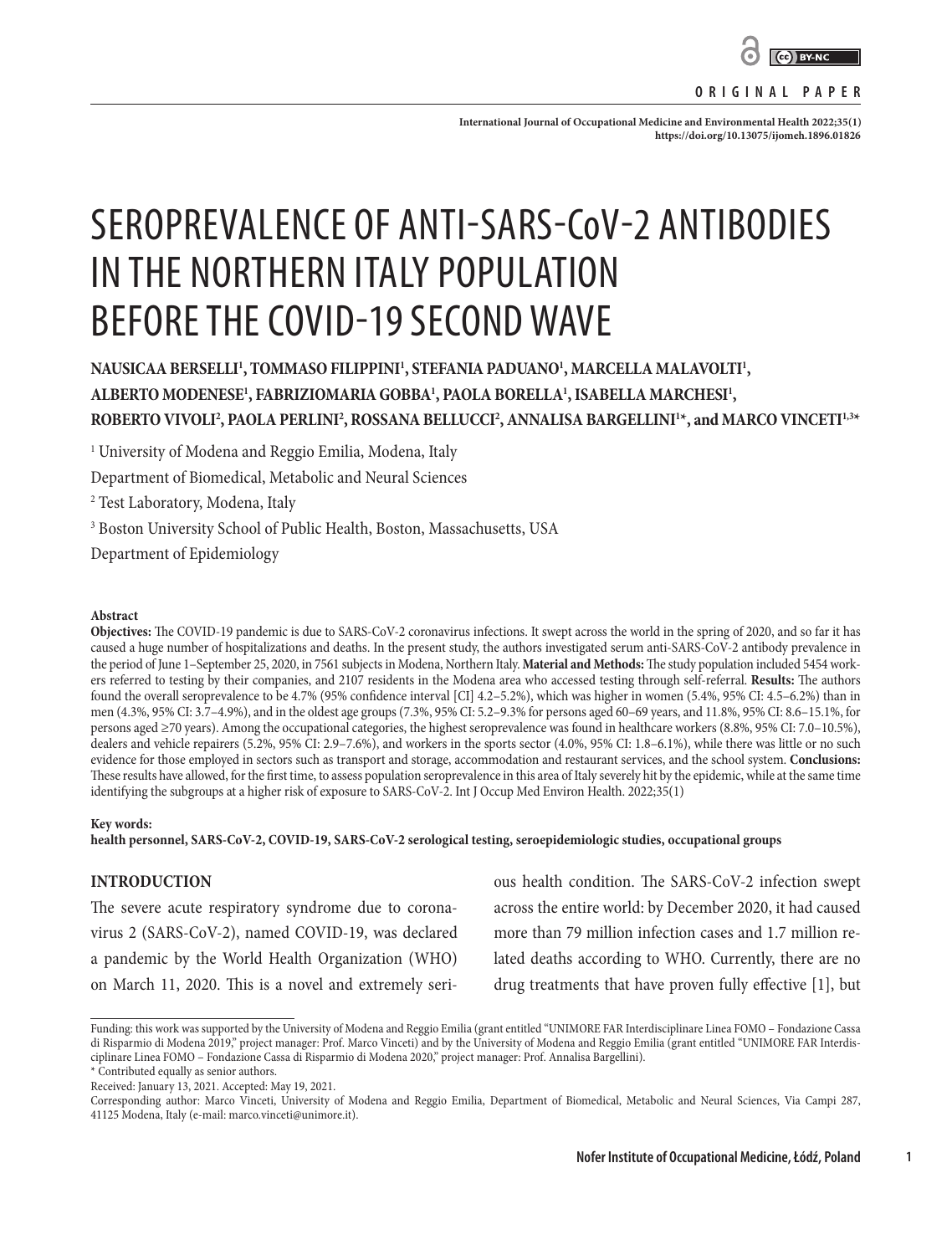the upcoming vaccines should guarantee population coverage [2] although only when herd immunity is established [3].

In Italy, the first nation to be severely hit by this infection, the epidemic was first recognized on February 21, 2020 [4]. The first wave mainly affected Northern Italy [5], with a rapid rise in the number of cases and the peak on March 21, 2020 (657 cases), followed by a decline and stabilization of cases below 600 in June and July 2020 [6]. The reduction in case numbers in Italy, as well as in other countries, was possible thanks to tight mobility restrictions (the lockdown) imposed by the government, combined with testing and tracing measures implemented by public hygiene departments [4,7] and other infection containment measures such as the use of face masks and personal hygiene measures [8]. As for most European countries, Italy witnessed the second wave of the pandemic in autumn 2020, and it was still affected in early 2021 [6]. The factors affecting the uneven distribution across the territory of many countries are partially unknown, although they are likely to encompass environmental factors [9–11] as well as genetic determinants [12].

The SARS-CoV-2 infection, either in symptomatic individuals or in those asymptomatic for COVID-19, is identified following diagnostic molecular RT-PCR tests based on swabs, recognizing the infection status through viral RNA detection. The implementation of these molecular tests at the population level has largely depended on public health policies, the availability of analytical facilities and reagents over space and time, the willingness of individuals to participate and mandatory rules applying, among others, to those entering the country or admitted to some working environments [13]. Therefore, molecular testing results cannot adequately reflect the total number of infected individuals over time and in different areas, apart from small communities characterized by extensive testing such as the small Italian community of Vo' in the Veneto region [14]. This is particularly true for the initial period of the first wave of the epidemic, when the number of diagnostic tests performed was low [5].

For these reasons, assessing the seroprevalence of anti-SARS-CoV-2 antibodies could be very informative in light of the expected large number of SARS-CoV-2 infections being mainly undetected due to the absence or paucity of clinical symptoms. Seroprevalence estimates may also allow for identifying the population groups at the greatest risk of developing COVID-19, including ageand sex-specific groups, and occupational categories. A number of studies have assessed seroprevalence within specific communities all over the world, but this has generally involved small population samples and specific categories [15–17].

The purpose of the present study was to evaluate the prevalence of serum-specific antibodies against SARS-CoV-2 in subjects living in the central-western part of the Emilia Romagna region. In particular, the authors aimed to explore the extent of asymptomatic or pauci-symptomatic infections by identifying the percentage of previously infected individuals. The second aim was to determine which characteristics of the study population could have favored the development of the SARS-CoV-2 infection.

# **MATERIAL AND METHODS Study population**

The authors carried out a cross-sectional study in a population of the Emilia Romagna region, Northern Italy. Starting from April 2020, a few private laboratory facilities were authorized by the Emilia Romagna local authorities to carry out serological tests pursuant to regional legislation (DGR350 of April 16, 2020 "COVID19: Discipline of serological tests"). Among the first 8 laboratories to be accredited on the regional level was the Test Laboratory of Modena, a province located in the central-western part of the region (Decree PG/2020/0307727 of April 22, 2020). Following the approval by the "Area Vasta Emilia Nord" Ethics Committee (No. 24690/20), the authors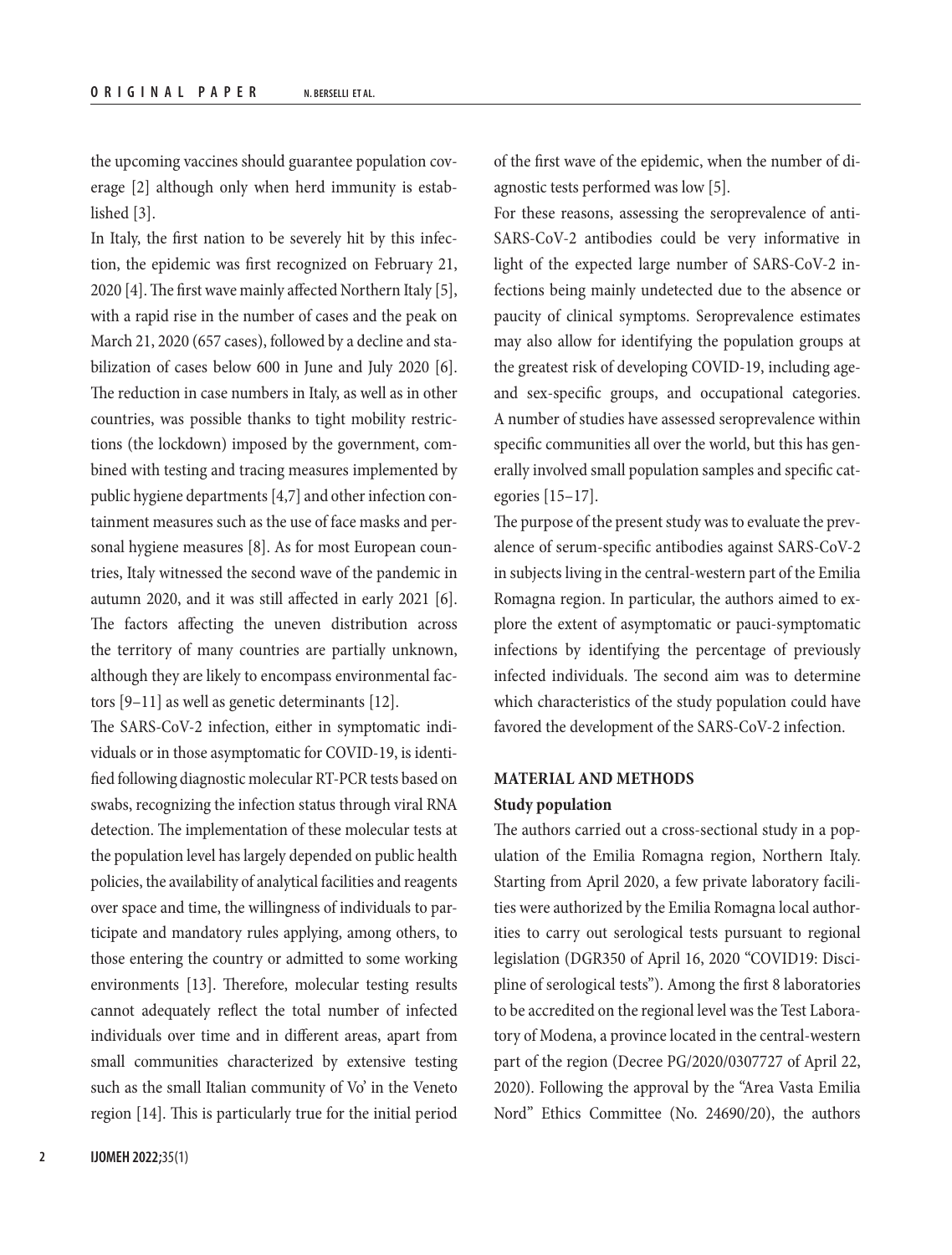collected all analytical data available to the Test Laboratory following the implementation of serological tests to detect serum SARS-CoV-2 antibodies in workers and private individuals admitted to the facility in June 1–September 25, 2020, most of whom residing in the Modena province. The workers were referred by their companies, which strongly recommended that their employees be tested. The remaining individuals were admitted to the facility through self-referral, and were not asked to report the reasons for which they sought testing.

# **Laboratory analysis**

The Test Laboratory determined the serum prevalence of SARS-CoV-2 antibody positivity in the study participants using either quantitative or qualitative tests. Depending on the participants' original request, both quantitative and qualitative tests could be carried out on these samples. After receiving written consent, the Laboratory drew 5 ml of venous blood (for quantitative tests) or a drop of peripheral blood (for qualitative tests) from the study participants. As far as the quantitative analysis was concerned, the Laboratory used 2 different sets of tests. The first was the ELISA anti-SARS-CoV-2 test kit for IgA and IgG from EUROIMMUN® (PerkinElmer, Inc., Waltham, MA, USA), with 100% sensitivity 10 days after the symptoms onset and 92.5% specificity. The second was the Elecsys® Anti-SARS-CoV-2 test kit for IgG and IgM (Roche Diagnostics, Risch-Rotkreuz, Swiss), with 100% sensitivity 14 days after the symptoms onset and 99.8% specificity. Until August 16, 2020, IgA and IgG had been tested, while from August 17, 2020, IgG and IgM were tested. As for the qualitative analysis, the KHB® diagnostic kit for SARS-CoV-2 IgM/IgG antibody Colloidal Gold was used, with 98.81% sensitivity and 98.02% specificity.

# **Data analysis**

The authors computed the absolute and relative (%) prevalence of serum antibodies against SARS-CoV-2 in

the whole study population and in selected subgroups. In data analysis and interpretation, they preferred to focus on the strength and the statistical precision of the point estimates, instead of relying on statistical significance testing and p-value cutpoints [18–20]. They provided 95% CI for the distributions of anti-SARS-CoV-2 antibody positive tests in the whole study population and its subgroups.

In particular, for occupational categories, the authors divided the participating workers into 12 wide categories according to 2007 Ateco (economic activity classification, Ateco 2007 – ISTAT). For the purpose of the study, the highest level of aggregation of Ateco activities (the "section" level) was considered. Activities involving mostly sedentary and office work (Ateco sections J, K, M, N) were merged into a single category. With regard to section R: "Artistic, sports, entertainment and fun activities," of the 327 subjects only 1 (negative at the serological test) belonged to the sub-category of "other activities connected with lotteries and betting" while the remaining 326 people belonged to the world of sport (i.e., to the classes, categories and sub-categories marked as "sports club activities," "sports bodies and organizations, promotion of sporting events," "sports association"); henceforth, they are referred to as "workers in the sports sector." Microsoft Excel v. 16 (Microsoft Office 2019) and Stata software v. 16.1 (2021 – Stata Corp., College Station, TX) were used for data collection and analysis.

### **RESULTS**

In the study period, 7752 individuals were admitted to the laboratory facility to be tested for the presence of antibodies against SARS-CoV-2 (Figure 1). Of these, 596 subjects took the test more than once. In such cases, only the most recent result was considered. A few records (191) were discarded due to an internal reporting error inherent in the analytical system on September 4, 2020. Table 1 reports the characteristics of the 7561 study participants: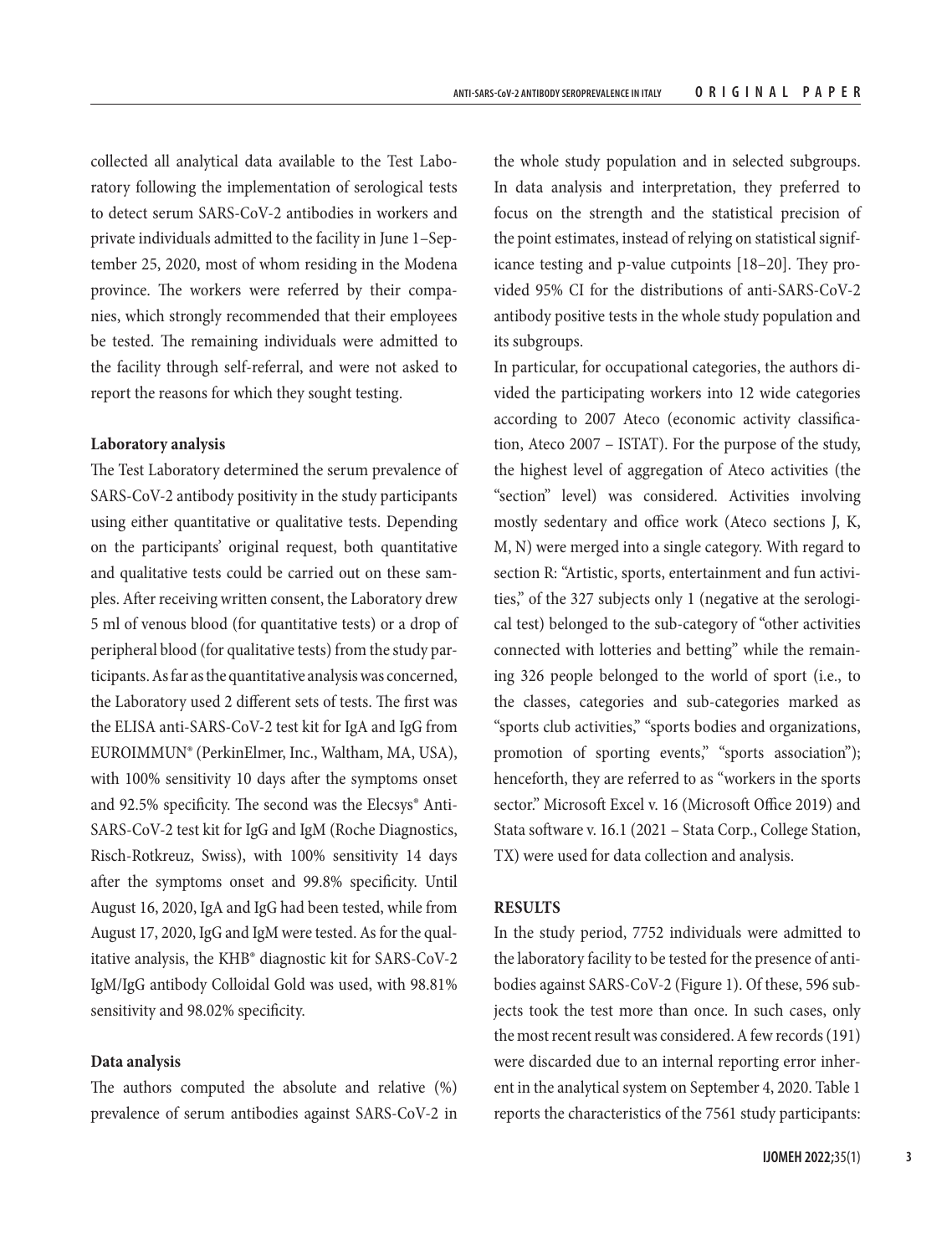

**Figure 1.** Flow-chart with a selection of the participants of the serum anti-SARS-CoV-2 antibody prevalence study, June 1–September 25, 2020, Modena, Northern Italy

4683 (61.9%) were men and 2878 (38.1%) women, with the overall age  $(M\pm SD)$  44 $\pm$ 14 years. Division by province of residence indicates that they were from:

- Modena 5634 (74.5%),
- Reggio Emilia 296 (3.9%),
- Parma 212 (2.8%),
- $-$  Bologna  $-$  27 (0.4%),
- other provinces  $-1392$  (18.4%).

A stratified analysis by sex showed a similar distribution of both age and the province of residence. The majority of the participants were workers, and the distribution by occupational sector showed that they represented mainly "manufacturing activities" (32.8%), "information and communication services/financial and insurance activities; etc." (31.5%), and "health sector" (18.0%), this latter with a higher number of female participants (31.9%) compared to male participants (11.5%).

The total number of positive participants, i.e., those with a positive test for serum anti-SARS-CoV-2 antibodies, regardless of the type of the test performed and the detected Ig, amounted to 354 (4.7%, 95% CI: 4.2–5.2%), while 7207 (95.3%) participants were negative (Table 2). The prevalence rates of positivity depending on the province of residence were:

– 4.4% (95% CI: 3.9–4.9%) for Modena (248/5634 positive subjects),

- 7.8% (95% CI: 4.7–10.8%) for Reggio Emilia (23/296 positive subjects),
- 18.9% (95% CI: 13.6–24.2%) for Parma (40/212 positive subjects),
- 7.4% (95% CI: 0.0–18.0%) for Bologna (2/27 positive subjects).

Overall, women showed slightly higher seroprevalence rates than men (5.4%, 95% CI: 4.5–6.2% vs. 4.3%, 95% CI: 3.7–4.9%). The participants' age was higher in the seropositive subjects (48.3 years, 95% CI: 46.6–50.1) than in the negative ones (43.6 years, 95%CI: 43.3–43.9). The highest seroprevalence emerged in the 2 oldest age groups: those aged ≥70 years showed 11.8% (95% CI: 8.6–15.1%) of anti-SARS-CoV-2 antibody seroprevalence; and those aged 60–69 years 7.3% (95% CI: 5.3–9.3%) seroprevalence. The quantitative test was undergone by 5347 participants, while the rapid qualitative test was performed on 2214 subjects. Seroprevalence was considerably greater in the first group (5.8%, 95% CI: 5.2–6.4%) compared with the second one (2.0%, 95% CI: 1.4–2.6%).

Considering the quantitative tests, the positivity rates for the immunoglobulin tested were:

- 0.3% for IgM (95% CI: 0.04–0.6% with 5/1579 positives),
- 5.1% for IgG (95% CI: 4.6–5.7% with 275/5347 positives)
- 5.6% for IgA (95% CI: 4.8–6.4% with 212/3768 positives).

As regards the qualitative test, the positivity rates for the immunoglobulin tested were:

- 0.9% for IgM (95% CI: 0.5–1.2% with 19/2214 positives),
- 1.4% for IgG (95% CI: 0.9–1.8% with 30/2214 positives).

The number of participants referred by their companies amounted to 5454, while 2107 referred themselves to the laboratory for other unreported reasons. For the self-referred subjects, no information about the oc-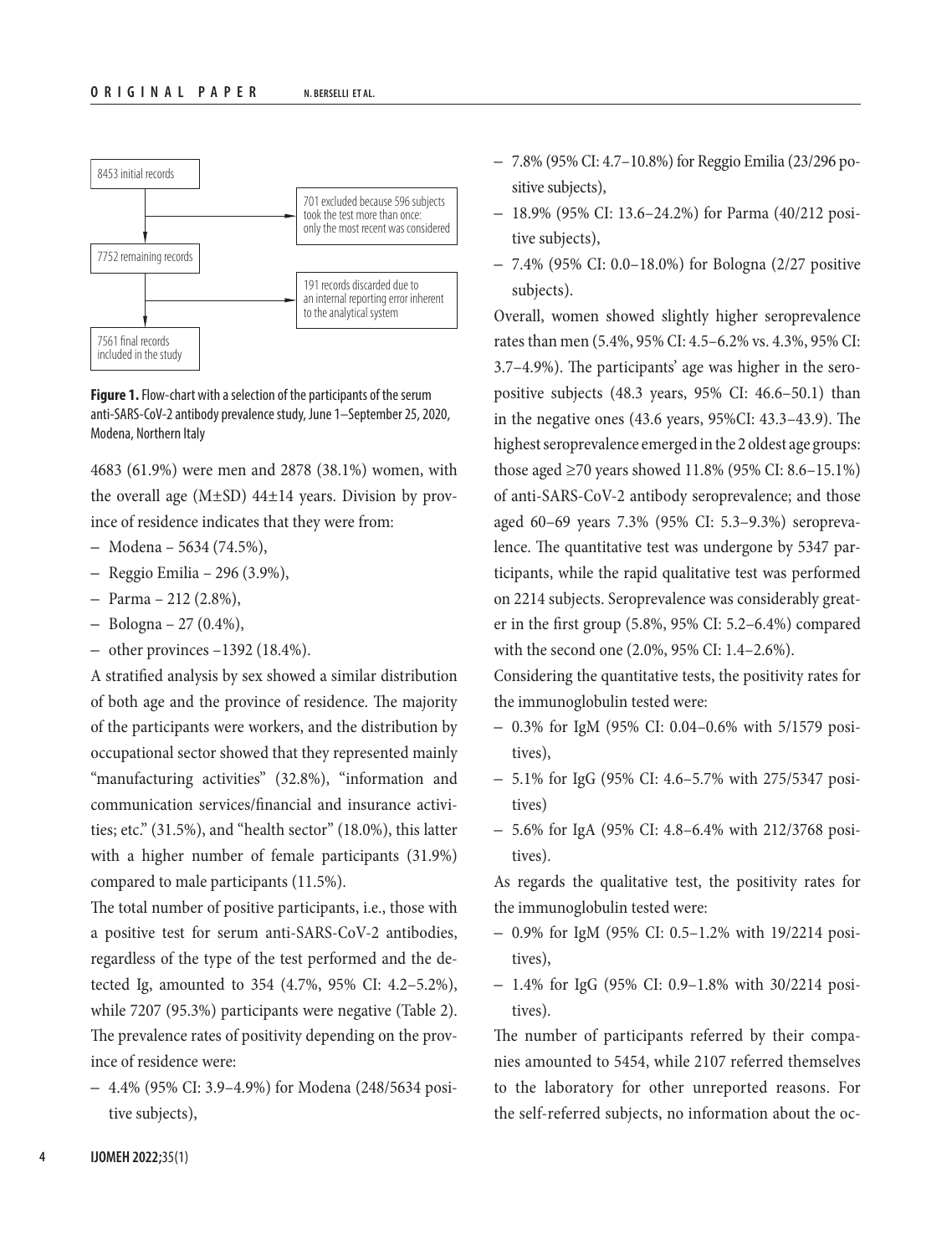|                                                                                                                                                                                                  | Participants<br>$(N = 7561)$ |                               |                                 |  |  |
|--------------------------------------------------------------------------------------------------------------------------------------------------------------------------------------------------|------------------------------|-------------------------------|---------------------------------|--|--|
| Variable                                                                                                                                                                                         | total                        | men<br>$(N = 4683,$<br>61.9%) | women<br>$(N = 2878,$<br>38.1%) |  |  |
| Age [years] (M±SD)                                                                                                                                                                               | $44 + 14$                    | $43 + 14$                     | $45 + 15$                       |  |  |
| $<$ 65 years [n $(\%)$ ]                                                                                                                                                                         | 6932 (91.7)                  | 4356 (93.0)                   | 2576 (89.5)                     |  |  |
| $\geq$ 65 years [n (%)]                                                                                                                                                                          | 629(8.3)                     | 327 (7.0)                     | 302 (10.5)                      |  |  |
| Province of residence [n (%)]                                                                                                                                                                    |                              |                               |                                 |  |  |
| Modena                                                                                                                                                                                           | 5634 (74.5)                  | 3491 (74.5)                   | 2143 (74.5)                     |  |  |
| Reggio Emilia                                                                                                                                                                                    | 296(3.9)                     | 136(2.9)                      | 160(5.6)                        |  |  |
| Parma                                                                                                                                                                                            | 212(2.8)                     | 98 (2.1)                      | 114(4.0)                        |  |  |
| Bologna                                                                                                                                                                                          | 27(0.4)                      | 14(0.3)                       | 13(0.4)                         |  |  |
| other/missing data                                                                                                                                                                               | 1392 (18.4)                  | 944 (20.2)                    | 448 (15.6)                      |  |  |
| Referral category [n (%)]                                                                                                                                                                        |                              |                               |                                 |  |  |
| private                                                                                                                                                                                          | 2107 (27.9)                  | 957 (20.4)                    | 1150 (40.0)                     |  |  |
| workers                                                                                                                                                                                          | 5454 (72.1)                  | 3726 (79.6)                   | 1728 (60.0)                     |  |  |
| Occupational sector (workers only) <sup>a</sup> [n (%)]                                                                                                                                          |                              |                               |                                 |  |  |
| agriculture, forestry and fishing (A)                                                                                                                                                            | 3(0.1)                       | 3(0.1)                        | 0(0.0)                          |  |  |
| manufacturing activities (C)                                                                                                                                                                     | 1788 (32.8)                  | 1436 (38.5)                   | 352 (20.3)                      |  |  |
| water supply; sewer networks, waste management and remediation activities (E)                                                                                                                    | 85(1.6)                      | 65(1.7)                       | 20(1.2)                         |  |  |
| constructions (F)                                                                                                                                                                                | 26(0.5)                      | 22(0.6)                       | 4(0.2)                          |  |  |
| wholesale and retail trade; repair of motors vehicles and motorcycles (G)                                                                                                                        | 362(6.6)                     | 240 (6.4)                     | 122(7.1)                        |  |  |
| transport and storage (H)                                                                                                                                                                        | 102(1.9)                     | 59 (1.6)                      | 43(2.5)                         |  |  |
| activities of the accommodation and restaurant services (I)                                                                                                                                      | 13(0.2)                      | 6(0.2)                        | 7(0.4)                          |  |  |
| information and communication services; financial and insurance activities; professional<br>scientific and technical activities; rental, travel agencies, business support services (J, K, M, N) | 1720 (31.5)                  | 1168(31.3)                    | 552 (31.9)                      |  |  |
| education (P)                                                                                                                                                                                    | 26(0.5)                      | 9(0.2)                        | 17(1.0)                         |  |  |
| health sector (Q)                                                                                                                                                                                | 982 (18.0)                   | 430 (11.5)                    | 552 (31.9)                      |  |  |
| workers in the sports sector (R)                                                                                                                                                                 | 327(6.0)                     | 275(7.4)                      | 52(3.0)                         |  |  |
| other service activities (S)                                                                                                                                                                     | 8(0.1)                       | 6(0.2)                        | 2(0.1)                          |  |  |
| missing                                                                                                                                                                                          | 12(0.2)                      | 7(0.2)                        | 5(0.3)                          |  |  |

Table 1. Characteristics of 7561 study participants recruited in the period of June 1-September 25, 2020, at the Test Laboratory in Modena, Italy

a The letters indicate Ateco classification occupational categories.

cupational status was made available. Of a total of 5454 workers, it was not possible to retrieve the Ateco code for 12, and they were excluded from further analyses. The results for the 5442 remaining employees are presented in Table 3. The group with the greatest prevalence of seropositivity was that of healthcare workers (8.8%, 95% CI: 7.0–10.5% of the entire category), followed by dealers and vehicle repairers (5.2%, 95% CI: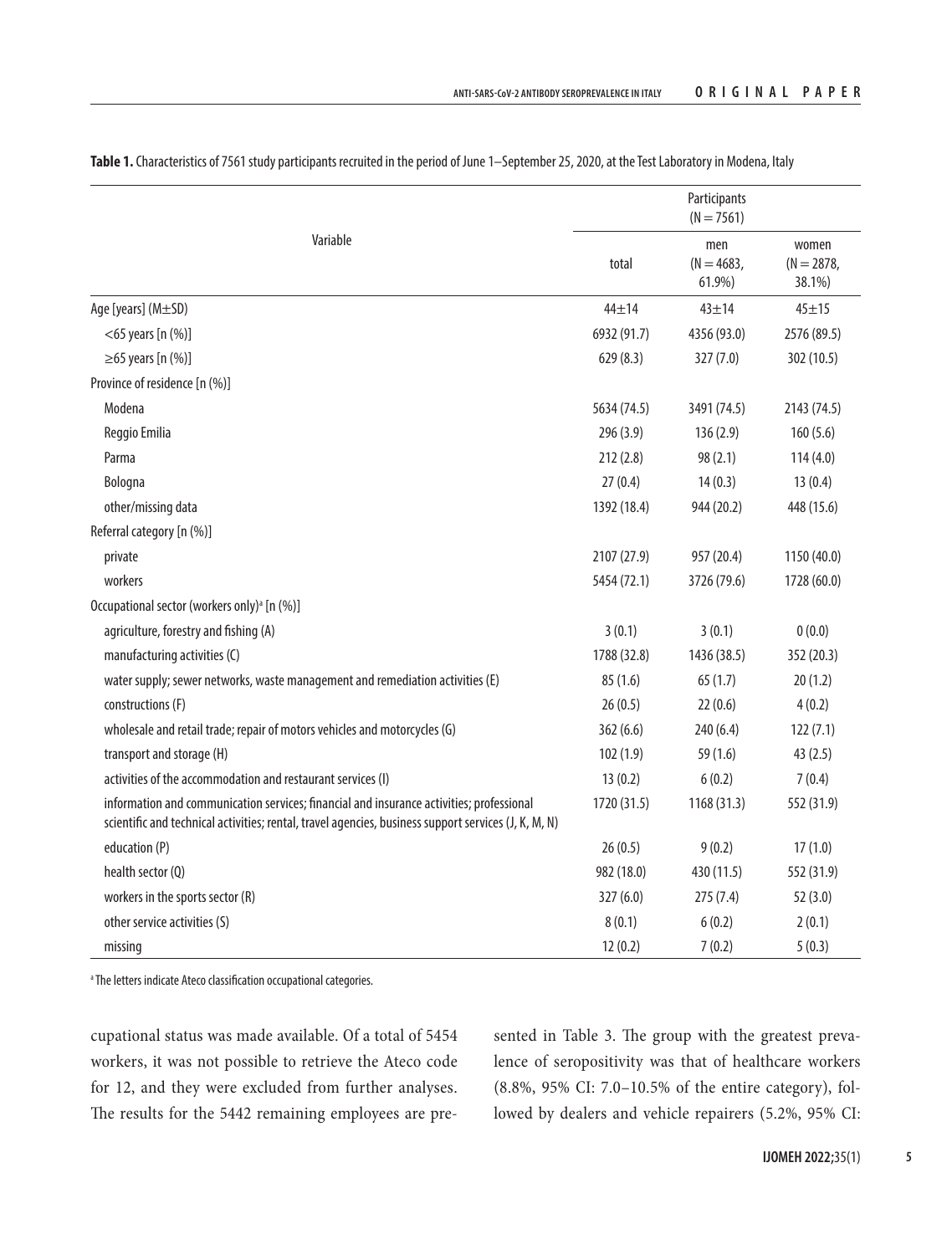|                    | Participants<br>$(N = 7561)$<br>[n (%)] |                                                 |                             |                                                 |                               |                                                 |  |
|--------------------|-----------------------------------------|-------------------------------------------------|-----------------------------|-------------------------------------------------|-------------------------------|-------------------------------------------------|--|
| Variable           | total                                   |                                                 | men<br>$(N = 4683, 61.9\%)$ |                                                 | women<br>$(N = 2878, 38.1\%)$ |                                                 |  |
|                    | total test                              | SARS-CoV-2<br>$Ab + test$<br>$(N = 354, 4.7\%)$ | total test                  | SARS-CoV-2<br>$Ab + test$<br>$(N = 200, 4.3\%)$ | total test                    | SARS-CoV-2<br>$Ab + test$<br>$(N = 154, 5.4\%)$ |  |
| Age                |                                         |                                                 |                             |                                                 |                               |                                                 |  |
| $<$ 20 years       | 248(3.3)                                | 12(4.8)                                         | 133(2.8)                    | 7(5.3)                                          | 115(4.0)                      | 5(4.4)                                          |  |
| $20 - 29$ years    | 1229 (16.3)                             | 46(3.7)                                         | 841 (18.0)                  | 32(3.8)                                         | 388 (13.5)                    | 14(3.6)                                         |  |
| $30 - 39$ years    | 1505 (19.9)                             | 56(3.7)                                         | 953 (20.4)                  | 31(3.3)                                         | 552 (19.2)                    | 25(4.6)                                         |  |
| $40 - 49$ years    | 1915 (25.3)                             | 70(3.7)                                         | 1169 (25.0)                 | 35(3.0)                                         | 746 (25.9)                    | 35(4.7)                                         |  |
| $50 - 59$ years    | 1641 (21.7)                             | 78 (4.8)                                        | 1027 (21.9)                 | 46(4.5)                                         | 614(21.3)                     | 32(5.2)                                         |  |
| $60 - 69$ years    | 643 (8.6)                               | 47(7.3)                                         | 362(7.7)                    | 25(6.9)                                         | 281 (9.8)                     | 22(7.8)                                         |  |
| $\geq$ 70 years    | 380 (5.0)                               | 45 (11.8)                                       | 198 (4.2)                   | 24(12.1)                                        | 182(6.3)                      | 21(11.6)                                        |  |
| Test type          |                                         |                                                 |                             |                                                 |                               |                                                 |  |
| quantitative       | 5347 (70.7)                             | 309 (5.8)                                       | 3199 (68.3)                 | 171(5.3)                                        | 2148 (74.6)                   | 138(6.4)                                        |  |
| qualitative        | 2214 (29.3)                             | 45(2.0)                                         | 1484 (31.7)                 | 29(2.0)                                         | 730 (25.4)                    | 16(2.2)                                         |  |
| Antibody/lg tested |                                         |                                                 |                             |                                                 |                               |                                                 |  |
| lgA                | 3768                                    | 212(5.6)                                        | 2205                        | 112(5.1)                                        | 1563                          | 100(6.4)                                        |  |
| lgG                | 7561                                    | 305(4.0)                                        | 4683                        | 169(3.6)                                        | 2878                          | 136(4.7)                                        |  |
| lgM                | 3793                                    | 24(0.6)                                         | 2478                        | 16(0.6)                                         | 1315                          | 8(0.6)                                          |  |
| Referral category  |                                         |                                                 |                             |                                                 |                               |                                                 |  |
| private            | 2107 (27.9)                             | 140(6.6)                                        | 957 (20.4)                  | 67(7.0)                                         | 1150 (40.0)                   | 73(6.3)                                         |  |
| workers            | 5454 (72.1)                             | 214(3.9)                                        | 3726 (79.6)                 | 133(3.6)                                        | 1728 (60.0)                   | 81(4.7)                                         |  |

**Table 2.** Anti-SARS-CoV-2 antibody positive (Ab+) tests in the period of June 1–September 25, 2020, at the Test Laboratory in Modena, Italy

2.9–7.6%), and workers in the sports sector (4.0%, 95% CI: 1.8–6.1%). Very limited or no antibody seroprevalence emerged in sectors such as "constructions," "transport and storage," "activities of the accommodation and restaurant services," and "education." In the category of "manufacturing activities," the authors also investigated the seroprevalence of the subgroup of "production of meat products (including poultry meat)": of a total of 14 subjects belonging to this class, none was tested positive. A graphic representation of these results can be seen in Figure 2.

## **DISCUSSION**

The survey has shown that in this population severely hit by the epidemic the percentage of subjects who got infected was close to 5%. This approaches 6% when considering only the subjects undergoing the quantitative serological tests, and it drops to 2% when considering only subjects taking the qualitative (rapid) tests considered less reliable. These variations may be due to the different intrinsic characteristics of the tests, but also to the preferred use of quantitative serological tests in the case of suspected infections.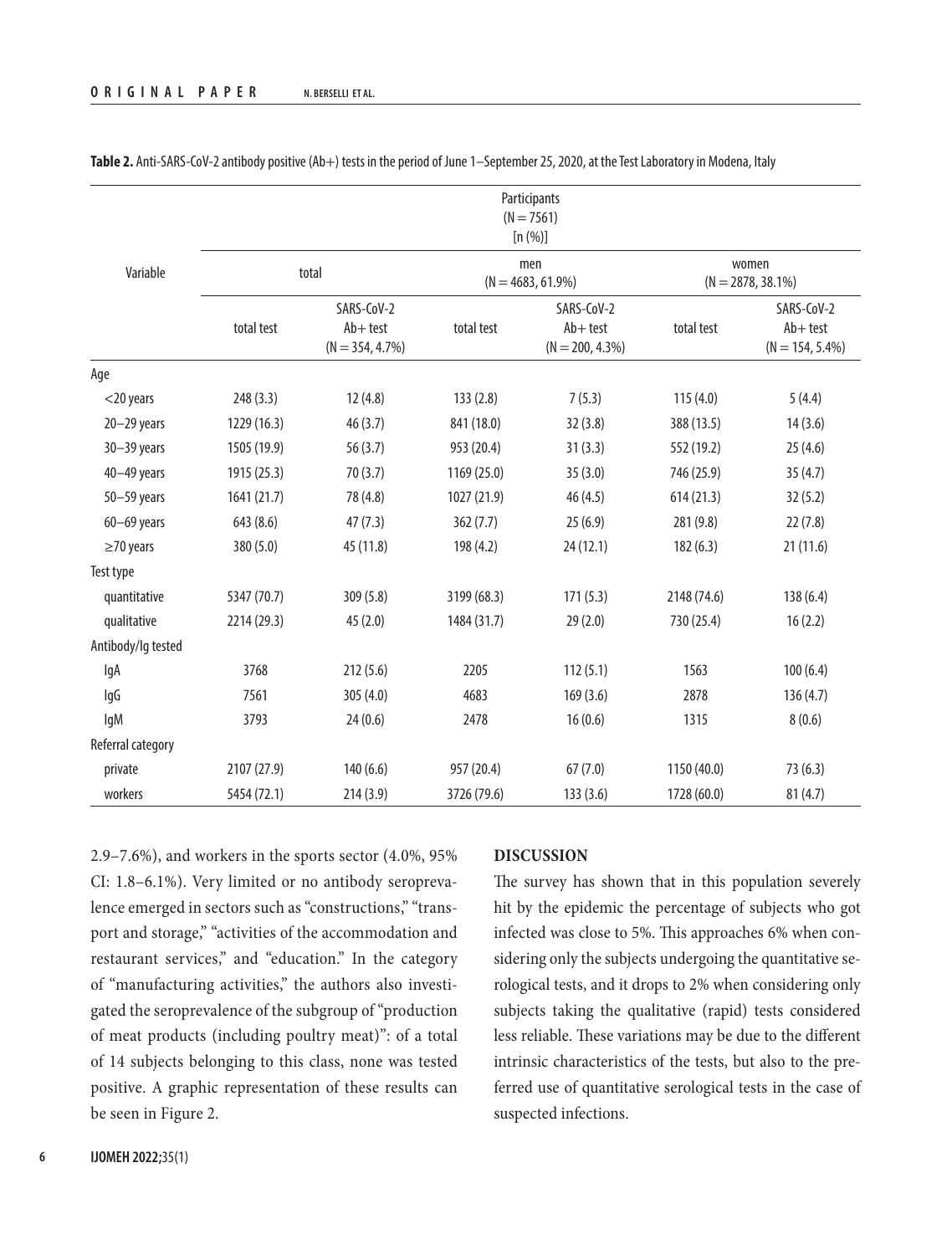|                                                                                                                                                                                                     | Participants<br>$(N = 7561)$ |              |                            |              |                            |                |  |  |
|-----------------------------------------------------------------------------------------------------------------------------------------------------------------------------------------------------|------------------------------|--------------|----------------------------|--------------|----------------------------|----------------|--|--|
| Occupational category <sup>a</sup>                                                                                                                                                                  | total<br>$(N = 5442)$        |              | men<br>$(N = 3719)$        |              | women<br>$(N = 1723)$      |                |  |  |
|                                                                                                                                                                                                     | Ab+/total test<br>[n/n]      | $Ab+$<br>[%] | $Ab+$ /total test<br>[n/n] | $Ab+$<br>[%] | $Ab+$ /total test<br>[n/n] | $Ab+$<br>[%]   |  |  |
| Agriculture, forestry and fishing (A)                                                                                                                                                               | 0/0                          | 3            | 0/3                        | 0.0          |                            |                |  |  |
| Manufacturing activities (C)                                                                                                                                                                        | 36/1788                      | 2.0          | 30/1436                    | 2.1          | 6/352                      | 1.7            |  |  |
| Water supply; sewer networks, waste management and remediation<br>activities (E)                                                                                                                    | 2/85                         | 2.4          | 2/65                       | 3.1          | 0/20                       | 0.0            |  |  |
| Constructions (F)                                                                                                                                                                                   | 0/26                         | 0.0          | 0/22                       | 0.0          | 0/4                        | 0.0            |  |  |
| Wholesale and retail trade; repair of motors vehicles and motorcycles (G)                                                                                                                           | 19/362                       | 5.2          | 13/240                     | 5.4          | 6/122                      | 4.9            |  |  |
| Transport and storage (H)                                                                                                                                                                           | 1/102                        | 1.0          | 0/59                       | 0.0          | 1/43                       | 2.3            |  |  |
| Activities of the accommodation and restaurant services (I)                                                                                                                                         | 0/13                         | 0.0          | 0/6                        | 0.0          | 0/7                        | $\mathbf{0}$ . |  |  |
| Information and communication services; financial and insurance activities;<br>professional scientific and technical activities; rental, travel agencies,<br>business support services (J, K, M, N) | 57/1720                      | 3.3          | 40/1168                    | 3.4          | 17/552                     | 3.1            |  |  |
| Education (P)                                                                                                                                                                                       | 0/26                         | 0.0          | 0/9                        | 0.0          | 0/17                       | 0.0            |  |  |
| Health sector (Q)                                                                                                                                                                                   | 86/982                       | 8.8          | 37/430                     | 8.6          | 49/552                     | 8.9            |  |  |
| Workers in the sports sector (R)                                                                                                                                                                    | 13/327                       | 4.0          | 11/275                     | 4.0          | 2/52                       | 3.8            |  |  |
| Other service activities (S)                                                                                                                                                                        | 0/8                          | 0.0          | 0/6                        | 0.0          | 0/2                        | 0.0            |  |  |

**Table 3.** Anti-SARS-CoV-2 antibody (Ab) status and percentage of antibody positivity by occupational category (Ateco code) in workers in the period of June 1–September 25, 2020, at the Test Laboratory in Modena, Italy

a The letters indicate Ateco classification occupational categories.

Focusing only on IgG of the few subjects who took the quantitative serological tests, seroprevalence accounted for 5.1%. The figure differs from the results obtained through the Italian national seroprevalence SARS-CoV-2 antibody survey carried out on May 25–July 15, 2020, by the Ministry of Health and the National Institute of Statistics [21]. The survey based on quantitative tests found IgG positivity to be 2.5% in the whole country and 2.8% in the Emilia Romagna region only. However, no estimate for the Modena province is available from the national survey. The representativeness and composition of the investigated population were different in the 2 studies as was their timing, thus hampering any meaningful comparison. Other studies carried out in Italy have iden-

tified higher seroprevalence, especially in other areas of the North severely affected by the pandemic [16,22,23]. The authors found a higher percentage of positive females than males, consistent with other studies. In females, however, mortality rates were lower than in males [17,24]. This may be linked to a number of factors: first of all, a greater susceptibility to infections among females (despite greater resistance); secondly, lower COVID-19 lethality in females compared to males; and thirdly, familial and social roles of women increasing their risk of contracting the virus.

In addition, the authors found a steep increase in seroprevalence in older age groups, since people aged 60–69 years and  $\geq$ 70 years showed the highest prevalence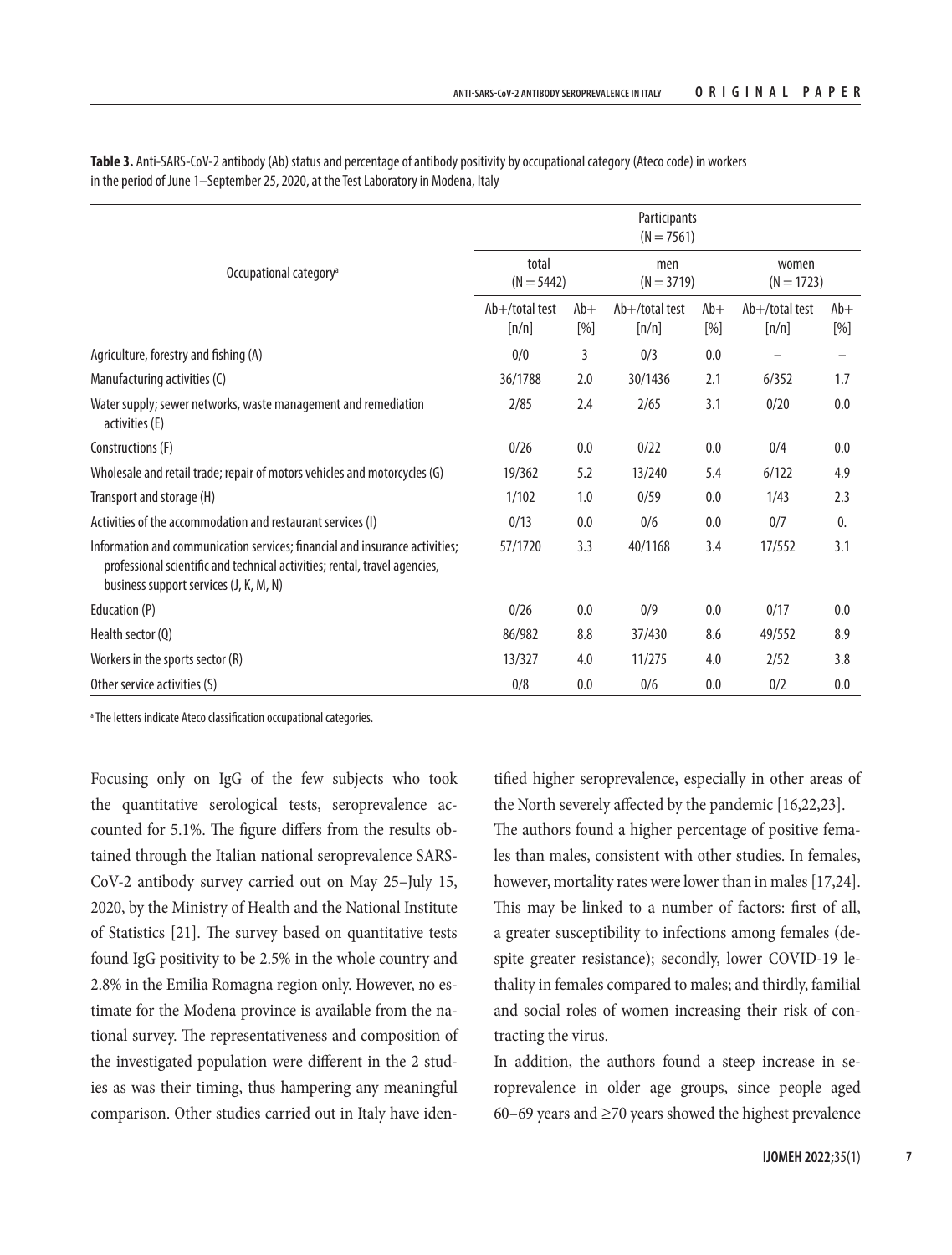

The letters indicate Ateco classification occupational categories as reported in Table 1.

**Figure 2.** Subjects with anti-SARS-CoV-2 antibody positive (Ab+) tests by occupational category, June 1–September 25, 2020, Modena, Northern Italy

(7.3% and 11.8%, respectively). The importance of this finding should be evaluated in light of the fact that these age groups have been indicated as displaying the highest COVID-19 mortality by the Italian National Institute of Health [6]. In addition, the excess seroprevalence found in these age groups may still be somehow underestimating the real figures, because the death toll was the highest in these 2 age categories in Modena, as everywhere else. The present age-specific findings are in contrast with those from the only national seroprevalence survey carried out so far, in which the age group with the highest percentage of seropositive individuals was reported to be that of 50–59 years [21]. This may be due to some differences in terms of the period in which the seroprevalence survey was carried out, with this study having been completed more recently. In turn, this raises a number of relevant issues, from the continuous and increasing exposure to the virus in the late spring and summer, when the lockdown was lifted and mobility restrictions eased, to other characteristics of the 2 surveys concerning the representativeness of the underlying resident population.

As far as the occupational risk factors of the infection were concerned, not surprisingly, healthcare workers were

the most exposed to SARS-CoV-2, followed by dealers, vehicle repairers and sportsmen. Similarly high seroprevalence of anti-SARS-CoV-2 antibodies in healthcare workers had already been identified, particularly in the areas of Northern Italy heavily affected by the pandemic [15,25,26], with a corresponding value in the national survey of 5.3% [21]. This clearly highlights the high infection risk experienced by this crucial sector and the importance of increasing their protection towards SARS-CoV-2 contact. Unfortunately, there are limited data on occupational groups other than healthcare workers that may have undergone excess risks of SARS-CoV-2 infection.

In their study, the authors found, on the one hand, that workers heavily involved in direct contact with such subjects as clients, patients and sports opponents had a higher seroprevalence of anti-SARS-CoV-2 antibodies. On the other hand, no excess seropositivity emerged for office workers with no contact with the public (as might be expected), for workers from the manufacturing and construction sectors, and for employees in transportation and storage. This indicates that, so far, these sectors have enforced enough physical distancing to mitigate the risk of airborne disease transmission from COVID-19. Interestingly, no increased risk was found for workers in the education sector. In this case, however, the result was not unexpected by virtue of the limited mobility and remote work of employees during the national lockdown.

Excess seroprevalence of anti-SARS-CoV-2 antibodies emerged in the occupational groups of workers in the sports sector, including categories such as sportsmen. This is an interesting finding that allows for assessing the potential risk of close contacts during contact sports, as well as a higher risk of airborne viral transmission arising in such circumstances [27]. Although these estimates were based on a very limited sample size, and notwithstanding little evidence available from the literature, these data suggest the need to further investigate the safety of team and community sports practice during the current pandemic.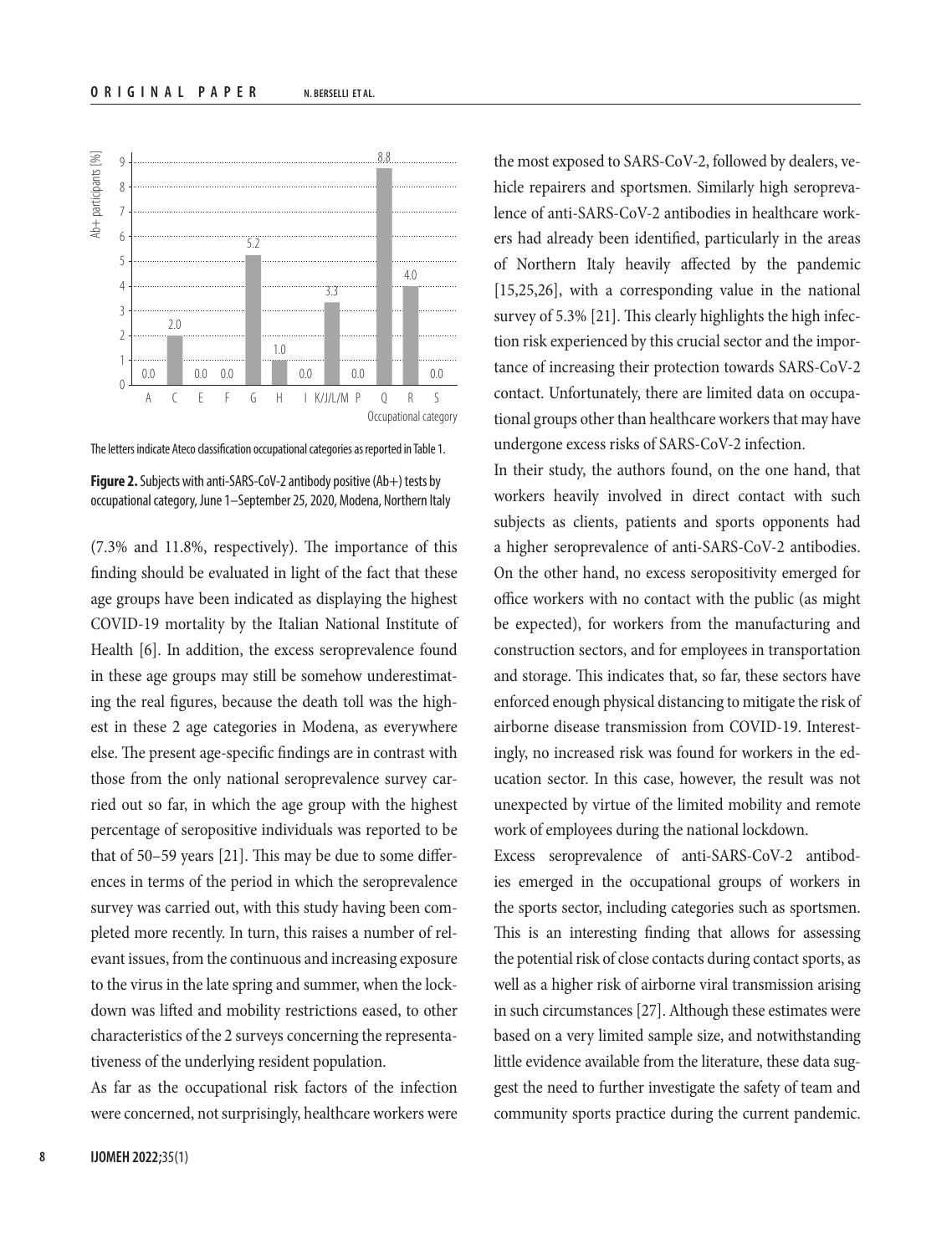Interestingly, the subgroup of "production of meat products (including poultry meat)" did not show any positivity to the serological test, an interesting finding – despite its small sample size – given the recent occurrence of small outbreaks in slaughterhouses or similar facilities [28,29].

The seroprevalence found in the study participants may have slightly underestimated the real incidence of the SARS-CoV-2 infection in the period considered. In fact, it has been suggested that anti-SARS-CoV-2 antibody seroprevalence decreases over time, particularly in the case of asymptomatic infections [30]. However, recent data have not supported such a substantial decrease [31,32]. In addition, even assuming such a decrease, a few months should elapse from the infection to make it relevant, while the study population was tested close to the possible antecedent infection.

An assessment of seroprevalence may also enable estimating the COVID-19 infection fatality rate in the study area, moving beyond the case-fatality rate. In particular, the former estimate can be expected to be clearly lower than the latter, given the higher number of infected subjects emerging from seroprevalence surveys compared with molecular testing detection [21,33]. However, considering the large number of deaths from COVID-19 in the Modena population, as well as in several Northern Italy provinces, during the first wave of the pandemic [10,34], and the comparison with other airborne viral diseases, there appears to be no doubt about the very high severity of COVID-19 in this community, particularly in selected population subgroups. Finally, despite the limited seroprevalence rate in the study population, the recently published nationwide findings suggest that even a small amount of humoral immunity may hamper subsequent waves of the disease [33].

Some limitations of this study must be outlined. The authors were unable to collect detailed information about the relevant characteristics of SARS-CoV-2 infection, such as whether the participants were asymptomatic or

already presented signs and symptoms of COVID-19. For the latter, they were also unable to assess differences in disease severity, a factor that may have affected the extent and duration of the immune response against SARS-CoV-2 [35]. However, since all subjects were recruited within 7 months from the beginning of the pandemic, antibodies to SARS-CoV-2 levels should not have been waned but remained detectable, as also confirmed by a recent Chinese study showing that they persisted for at least 9 months [35]. In addition, the sample size was not enough to carry out a stratified analysis for some occupational groups with low numbers of employees, which affected in some subgroups the statistical precision of the estimates.

This study also has some strengths. To the best of the authors' knowledge, this is the first available study providing seroprevalence data in the Northern Italy population mirroring SARS-CoV-2 infections during the first wave. The size of the overall study population was large, and many specific occupational activities were represented, also given the highly industrialized pattern of the population of the study region. Finally, the detailed information made available about the occupational status of the study participants provided some helpful insights about the workers who experienced a higher burden of the disease and, therefore, were at a higher risk of virus transmission in their occupational environment.

### **CONCLUSIONS**

Overall, this study provided, for the first time, an assessment of population seroprevalence in the Northern Italy population severely hit by the epidemic, with a higher value when quantitative serological tests were performed, but a lower percentage when considering the less reliable rapid tests. Finally, these findings suggest that occupational subgroups at a higher risk of exposure to SARS-CoV-2 were healthcare workers, dealers and vehicle repairers, and workers in the sports sector.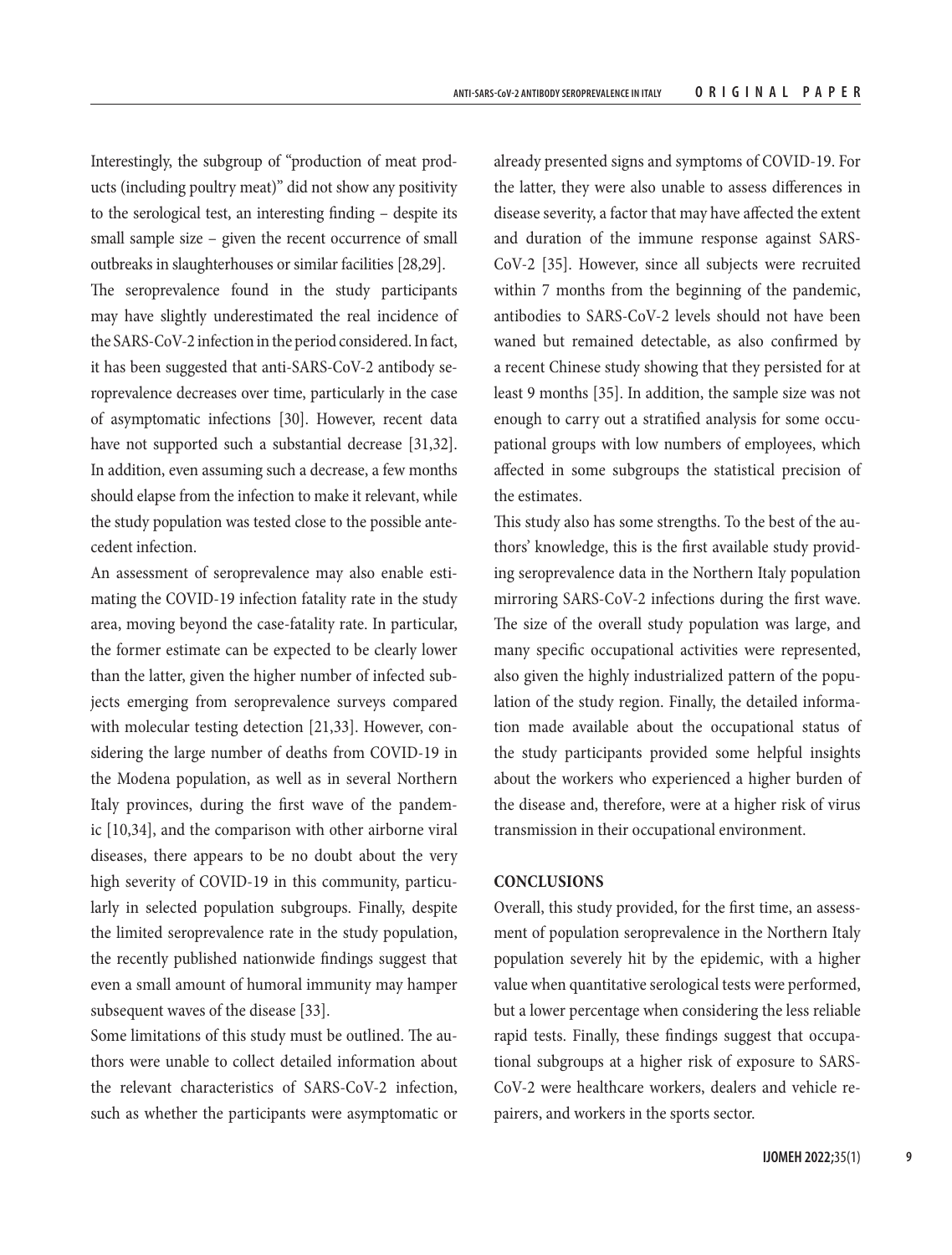## **ACKNOWLEDGMENTS**

The authors would like to express their gratitude to all the subjects for participating in this study.

## **REFERENCES**

- 1. CORIST. CORVID-19 RISK and Treatments (CORIST) Collaboration. Use of hydroxychloroquine in hospitalised COV-ID-19 patients is associated with reduced mortality: Findings from the observational multicentre Italian CORIST study. Eur J Intern Med. 2020;82:38–47, [https://doi.org/10.1016/j.ejim.](https://doi.org/10.1016/j.ejim.2020.08.019) [2020.08.019](https://doi.org/10.1016/j.ejim.2020.08.019).
- 2. Calina D, Docea AO, Petrakis D, Egorov AM, Ishmukhametov AA, Gabibov AG, et al. Towards effective COVID19 vaccines: Updates, perspectives and challenges (Review). Int J Mol Med. 2020;46(1):3–16, [https://doi.org/10.3892/ijmm.](https://doi.org/10.3892/ijmm.2020.4596) [2020.4596.](https://doi.org/10.3892/ijmm.2020.4596)
- 3. Frederiksen LSF, Zhang Y, Foged C, Thakur A. The long road toward COVID-19 herd immunity: Vaccine platform technologies and mass immunization strategies. Front Immunol. 2020;11:1817, [https://doi.org/10.3389/fimmu.2020.01817.](https://doi.org/10.3389/fimmu.2020.01817)
- 4. Vinceti M, Filippini T, Rothman KJ, Ferrari F, Goffi A, Maffeis G, et al. Lockdown timing and efficacy in controlling COVID-19 using mobile phone tracking. EClinicalMedicine. 2020;25:100457, [https://doi.org/10.1016/j.eclinm.2020.](https://doi.org/10.1016/j.eclinm.2020.100457) [100457.](https://doi.org/10.1016/j.eclinm.2020.100457)
- 5. Onder G, Rezza G, Brusaferro S. Case-fatality rate and characteristics of patients dying in relation to COVID-19 in Italy. JAMA. 2020;323(18):1775–6, [https://doi.org/10.1001/jama.](https://doi.org/10.1001/jama.2020.4683) [2020.4683.](https://doi.org/10.1001/jama.2020.4683)
- 6. Italian Civil Protection Department [Internet]. Rome: Protezione Civile; 2021 [cited 2021 Feb 28]. Available from: [https://github.com/pcm-dpc/COVID-19.](https://github.com/pcm-dpc/COVID-19)
- 7. Hellewell J, Abbott S, Gimma A, Bosse NI, Jarvis CI, Russell TW, et al. Feasibility of controlling COVID-19 outbreaks by isolation of cases and contacts. Lancet Glob Health. 2020;8(4): e488–96, [https://doi.org/10.1016/S2214-109X\(20\)30074-7](https://doi.org/10.1016/S2214-109X(20)30074-7).
- 8. West R, Michie S, Rubin GJ, Amlot R. Applying principles of behaviour change to reduce SARS-CoV-2 transmission. Nat

Hum Behav. 2020;4(5):451–9, [https://doi.org/10.1038/s415](https://doi.org/10.1038/s41562-020-0887-9) [62-020-0887-9.](https://doi.org/10.1038/s41562-020-0887-9)

- 9. Copat C, Cristaldi A, Fiore M, Grasso A, Zuccarello P, Signorelli SS, et al. The role of air pollution (PM and NO2) in COVID-19 spread and lethality: A systematic review. Environ Res. 2020;191:110129, [https://doi.org/10.1016/j.envres.](https://doi.org/10.1016/j.envres.2020.110129) [2020.110129](https://doi.org/10.1016/j.envres.2020.110129).
- 10. Filippini T, Rothman KJ, Cocchio S, Narne E, Mantoan D, Saia M, et al. Associations between mortality from COV-ID-19 in two Italian regions and outdoor air pollution as assessed through tropospheric nitrogen dioxide. Sci Total Environ. 2021;760:143355, [https://doi.org/10.1016/j.scito](https://doi.org/10.1016/j.scitotenv.2020.143355) [tenv.2020.143355.](https://doi.org/10.1016/j.scitotenv.2020.143355)
- 11. Filippini T, Rothman KJ, Goffi A, Ferrari F, Maffeis G, Orsini N, et al. Satellite-detected tropospheric nitrogen dioxide and spread of SARS-CoV-2 infection in Northern Italy. Sci Total Environ. 2020;739:140278, [https://doi.org/10.1016/](https://doi.org/10.1016/j.scitotenv.2020.140278) [j.scitotenv.2020.140278](https://doi.org/10.1016/j.scitotenv.2020.140278).
- 12. Ovsyannikova IG, Haralambieva IH, Crooke SN, Poland GA, Kennedy RB. The role of host genetics in the immune response to SARS-CoV-2 and COVID-19 susceptibility and severity. Immunol Rev. 2020;296(1):205–19, [https://doi.](https://doi.org/10.1111/imr.12897) [org/10.1111/imr.12897.](https://doi.org/10.1111/imr.12897)
- 13. Rhoads DD, Cherian SS, Roman K, Stempak LM, Schmotzer CL, Sadri N. Comparison of Abbott ID Now, DiaSorin Simplexa, and CDC FDA emergency use authorization methods for the detection of SARS-CoV-2 from nasopharyngeal and nasal swabs from individuals diagnosed with COVID-19. J Clin Microbiol. 2020;58(8):e00760–20, [https://](https://doi.org/10.1128/JCM.00760-20) [doi.org/10.1128/JCM.00760-20.](https://doi.org/10.1128/JCM.00760-20)
- 14. Lavezzo E, Franchin E, Ciavarella C, Cuomo-Dannenburg G, Barzon L, Del Vecchio C, et al. Suppression of a SARS-CoV-2 outbreak in the Italian municipality of Vo'. Nature. 2020;584(7821):425–9, [https://doi.org/10.1038/s41586-020-](https://doi.org/10.1038/s41586-020-2488-1) [2488-1.](https://doi.org/10.1038/s41586-020-2488-1)
- 15. Sotgiu G, Barassi A, Miozzo M, Saderi L, Piana A, Orfeo N, et al. SARS-CoV-2 specific serological pattern in healthcare workers of an Italian COVID-19 forefront hospital.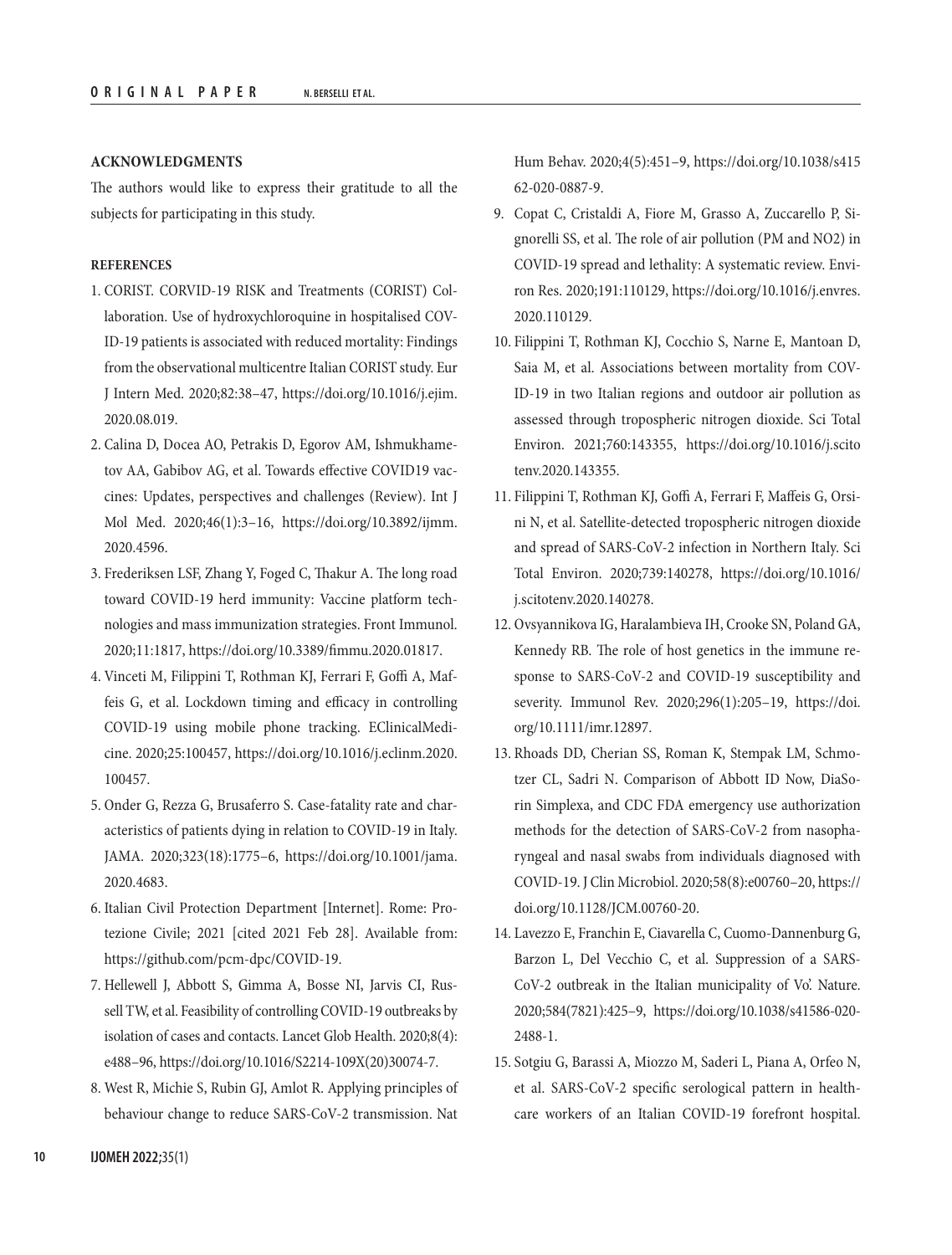BMC Pulm Med. 2020;20(1):203, [https://doi.org/10.1186/](https://doi.org/10.1186/s12890-020-01237-0) [s12890-020-01237-0.](https://doi.org/10.1186/s12890-020-01237-0)

- 16. Percivalle E, Cambie G, Cassaniti I, Nepita EV, Maserati R, Ferrari A, et al. Prevalence of SARS-CoV-2 specific neutralising antibodies in blood donors from the Lodi Red Zone in Lombardy, Italy, as at 06 April 2020. Euro Surveill. 2020;25(24):2001031, [https://doi.org/10.2807/1560-7917.ES.](https://doi.org/10.2807/1560-7917.ES.2020.25.24.2001031) [2020.25.24.2001031.](https://doi.org/10.2807/1560-7917.ES.2020.25.24.2001031)
- 17. Fiore JR, Centra M, De Carlo A, Granato T, Rosa A, Sarno M, et al. Results from a survey in healthy blood donors in South Eastern Italy indicate that we are far away from herd immunity to SARS-CoV-2. J Med Virol. 2020;93(3):1739–42, [https://doi.org/10.1002/jmv.26425.](https://doi.org/10.1002/jmv.26425)
- 18. Rothman KJ. Disengaging from statistical significance. Eur J Epidemiol. 2016;31(5):443–4, [https://doi.org/10.1007/s10654-](https://doi.org/10.1007/s10654-016-0158-2) [016-0158-2.](https://doi.org/10.1007/s10654-016-0158-2)
- 19. Amrhein V, Greenland S, McShane B. Scientists rise up against statistical significance. Nature. 2019;567(7748): 305–7, [https://doi.org/10.1038/d41586-019-00857-9.](https://doi.org/10.1038/d41586-019-00857-9)
- 20. Wasserstein RL, Lazar NA. The ASA statement on p-values: Context, process, and purpose. Am Stat. 2016;70(2):129–33, <https://doi.org/10.1080/00031305.2016.1154108>.
- 21. National Institute of Statistics [Internet]. Rome: The Institute; 2020 [cited 2021 Mar 24]. [First results of the seroprevalence investigation on SARS-COV-2]. Available from: [https://www.istat.it/it/files//2020/08/ReportPrimiRisultati-](https://www.istat.it/it/files//2020/08/ReportPrimiRisultatiIndagineSiero.pdf)[IndagineSiero.pdf.](https://www.istat.it/it/files//2020/08/ReportPrimiRisultatiIndagineSiero.pdf) Italian.
- 22. Vena A, Berruti M, Adessi A, Blumetti P, Brignole M, Colognato R, et al. Prevalence of antibodies to SARS-CoV-2 in Italian adults and associated risk factors. J Clin Med. 2020;9(9):2780, <https://doi.org/10.3390/jcm9092780>.
- 23. Pagani G, Conti F, Giacomelli A, Bernacchia D, Rondanin R, Prina A, et al. Seroprevalence of SARS-CoV-2 significantly varies with age: Preliminary results from a mass population screening. J Infect. 2020;81(6):e10–2, [https://doi.org/](https://doi.org/10.1016/j.jinf.2020.09.021) [10.1016/j.jinf.2020.09.021.](https://doi.org/10.1016/j.jinf.2020.09.021)
- 24. Perez-Lopez FR, Tajada M, Saviron-Cornudella R, Sanchez-Prieto M, Chedraui P, Teran E. Coronavirus disease 2019

and gender-related mortality in European countries: A meta-analysis. Maturitas. 2020;141:59–62, [https://doi.org/10.](https://doi.org/10.1016/j.maturitas.2020.06.017) [1016/j.maturitas.2020.06.017.](https://doi.org/10.1016/j.maturitas.2020.06.017)

- 25. Consonni D, Bordini L, Nava C, Todaro A, Lunghi G, Lombardi A, et al. COVID-19: What happened to the healthcare workers of a research and teaching hospital in Milan, Italy? Acta Biomed. 2020;91(3):e2020016, [https://doi.org/](https://doi.org/10.23750/abm.v91i3.10361) [10.23750/abm.v91i3.10361.](https://doi.org/10.23750/abm.v91i3.10361)
- 26. Modenese A, Gobba F. Increased risk of COVID-19-related deaths among general practitioners in Italy. Healthcare (Basel). 2020;8(2):155, [https://doi.org/10.3390/healthcare80](https://doi.org/10.3390/healthcare8020155) [20155.](https://doi.org/10.3390/healthcare8020155)
- 27. Löllgen H, Bachl N, Papadopoulou T, Shafik A, Holloway G, Vonbank K, et al. Recommendations for return to sport during the SARS-CoV-2 pandemic. BMJ Open SEM. 2020;6(1): e000858, [https://doi.org/10.1136/bmjsem-2020-000858.](https://doi.org/10.1136/bmjsem-2020-000858)
- 28. Dyal JW, Grant MP, Broadwater K, Bjork A, Waltenburg MA, Gibbins JD, et al. COVID-19 among workers in meat and poultry processing facilities – 19 States, April 2020. MMWR Morb Mortal Wkly Rep. 2020;69(18):557–61, [https://doi.](https://doi.org/10.15585/mmwr.mm6918e3) [org/10.15585/mmwr.mm6918e3.](https://doi.org/10.15585/mmwr.mm6918e3)
- 29. Middleton J, Reintjes R, Lopes H. Meat plants-a new front line in the Covid-19 pandemic. BMJ. 2020;370:m2716, <https://doi.org/10.1136/bmj.m2716>.
- 30. Long QX, Tang XJ, Shi QL, Li Q, Deng HJ, Yuan J, et al. Clinical and immunological assessment of asymptomatic SARS-CoV-2 infections. Nat Med. 2020;26(8):1200–4, [https://doi.](https://doi.org/10.1038/s41591-020-0965-6) [org/10.1038/s41591-020-0965-6](https://doi.org/10.1038/s41591-020-0965-6).
- 31. Wajnberg A, Amanat F, Firpo A, Altman DR, Bailey MJ, Mansour M, et al. Robust neutralizing antibodies to SARS-CoV-2 infection persist for months. Science. 2020;370 (6521):1227–30, [https://doi.org/10.1126/science.abd7728.](https://doi.org/10.1126/science.abd7728)
- 32. Neagu M, Calina D, Docea AO, Constantin C, Filippini T, Vinceti M, et al. Back to basics in COVID-19: Antigens and antibodies-Completing the puzzle. J Cell Mol Med. 2021; 25(10):4523-33, [https://doi.org/10.1111/jcmm.16462.](https://doi.org/10.1111/jcmm.16462)
- 33. Vinceti M, Filippini T, Rothman KJ, Di Federico S, Orsini N. SARS-CoV-2 infection incidence during the first and second